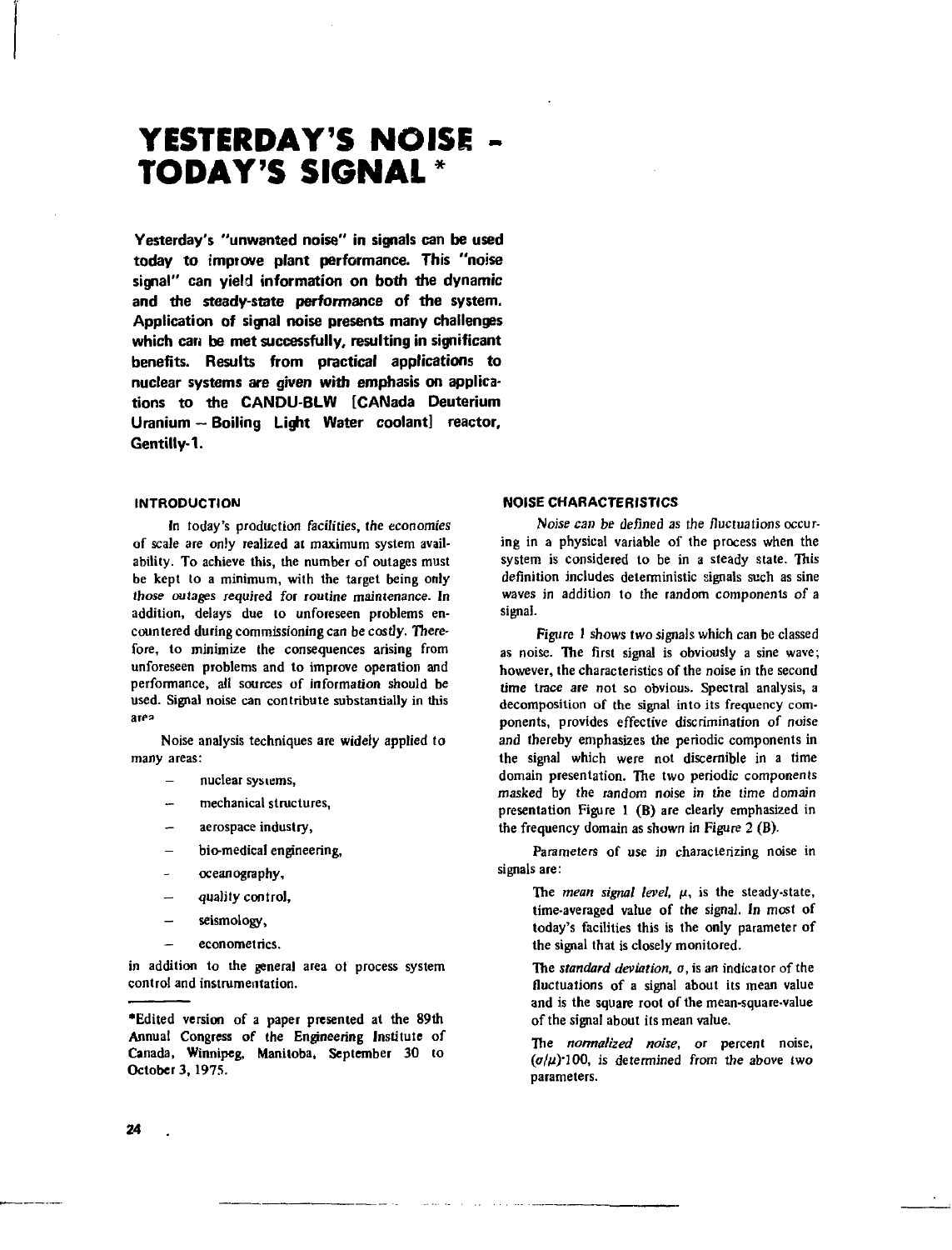

Figure 1 — Two noise signals in the time domain.



Figure 2 - Power spectral densities obtained from analysis of the two signals in Figure 1 above.

**The** *peak-to-peak* **or** *peak* **value is self explanatory.**

k,

Ŕ

**The** *spectral components* **of a signal are obtained from an analysis which transforms the signal from the time domain to the frequency domain. This analysis yields the power spectral density of the signal.**

**The height and width of the dominant resonance(s) obtained from a spectral analysis of the signal can be used as an indicator of system stability. In this use of noise characteristics, the major inherent assumption is that a system will show a tendency to instability in the mean squared values of its parameters before it becomes unstable in the mean values of its parameters (i.e., most system parameters will show a tendency to oscillate, which with changes in operation can become divergent oscillations and finally result in instability in their mean values).**

and a stringer and

#### **IMPOSED NOISE AND RESPONSE FUNCTIONS**

**Inherent noise excites the system parameters and is modified by the dynamic characteristics of the system into output noise. In some situations the noise may be of a low amplitude or non-existent at certain frequencies. In these cases, noise can be imposed on selected input variables, for example, pseudo-random binary noise has been used as excitation in some applications.**

**This pseudo-random binary noise can replace the sine, step, or square wave testing used in the past. Amplitude of the imposed noise used in these applications is equivalent to or less than the amplitude of the noise inherent in the system. This imposed noise allows the determination of linear input-output relationships between system parameters. In the determination of the inter-parameter relationships, the response function concept is used. This function**

 $\mathcal{F}(\mathcal{A})$  , and  $\mathcal{F}(\mathcal{A})$  is a second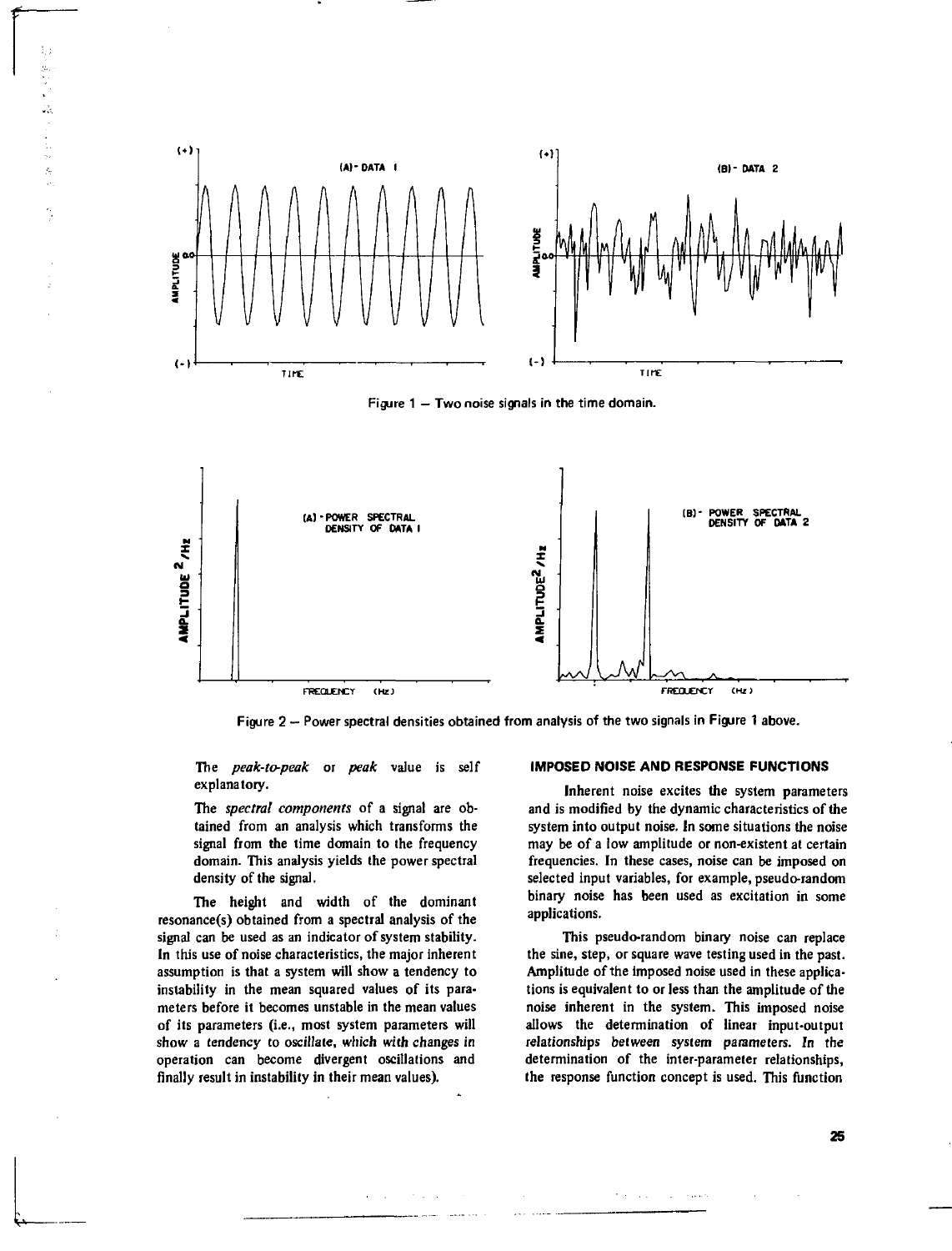relates the response of one parameter to variations in another parameter. In many engineering applications, the transfer function concept is used. The transfer function can be obtained from the response function on the assumption that relationships between different parameters are linear for small changes about their operating values (i.e., the response of a non-linear system can be assumed to be given by determining its linear response at various operating conditions).

# **BENEFITS FROM APPLICATION OF NOISE ANALYSIS TECHNIQUES**

In most of today's production facilities only the steady-state or time-averaged values of the signals are monitored and yet the facilities operate. Therefore, one may question what the incentives to use noise analysis techniques are and what benefits derived will compensate for a possible increase in operating costs. It is very difficult to apply dollars to the benefits that could accrue through application of an emerging technology and thereby obtain a tangible assessment.

The limited number of in-service nuclear installations in Canada makes assessment of the impact of noise analysis techniques on the Canadian nuclear scene difficult. However, such an assessment has been made by J. Thie  $(1)$  for U.S. nuclear installations based on a U.S. Atomic Energy Commission study of the specific equipment failures which initiated forced outages in 19 operating nuclear plants. Figure 3 shows the distribution of causes which resulted in an average non-availability of 26.6% in 1972. This concluded that noise analysis could make a contribution in about 40% of the cases which resulted from equipment failure. Translated, this results in  $\approx$ 370 forced outage hours per reactor per year. Application of noise techniques would have reduced this figure. For the 4-unit Pickering station 370 hours of lost production would be  $\approx$  \$5.5M at 7.5 mills/(kW- h). Reducing this figure of 370 hours by only 10% would still mean a saving of  $\approx$ \$0.5M/a. One can therefore conclude that considerable potential exists for significant economic benefits through application of noise analysis techniques.

# **AREAS FOR APPLICATION OF NOISE ANALYSIS TECHNIQUES**

Significant benefits can be realized through application of noise analysis techniques to the following general areas:

Surveillance - the monitoring of characteristic parameter noise to detect changes,



Figure 3 — Distribution of causes which resulted in an average non-availability of 26.6% during 1972 for nineteen operating nuclear plants in the U.S.A.

- Diagnostics detection of incipient malfunction of components and identification of existing problems,
- Information  $-$  provision of information for use by both operating and design staff.

## Surveillance

Surveillance of the characteristics of the noise pattern will indicate if significant changes have occured with changes in operating conditions or with time. If changes are observed, they may have minor consequences on further continued operation, but the signals may require a closer monitoring. However, significant changes that could have major consequences on continued operation would require a scheduled shutdown to rectify the problems. In this context, noise can play a role in those systems which are periodically overhauled or inspected. Here it is known that extensive overhauls or inspections can produce faults that did not previously exist. An example is an annual inspection of the turbine. It is possible that interpretation of the turbine noise and vibration signals may indicate that the annual inspection is not required now or alternatively that an inspection and overhaul is required before the annual inspection.

This concept of surveillance was applied to the Gentilly-1 (G-l) reactor. The G-l CANDU\*-BLW reactor uses heavy water as a moderator and natural uranium as a fuel in pressure tubes but uses Boiling Light Water (BLW) as a coolant instead of the Pressurized Heavy Water (PHW) coolant used in the

<sup>•</sup>CANada Deterium Uranium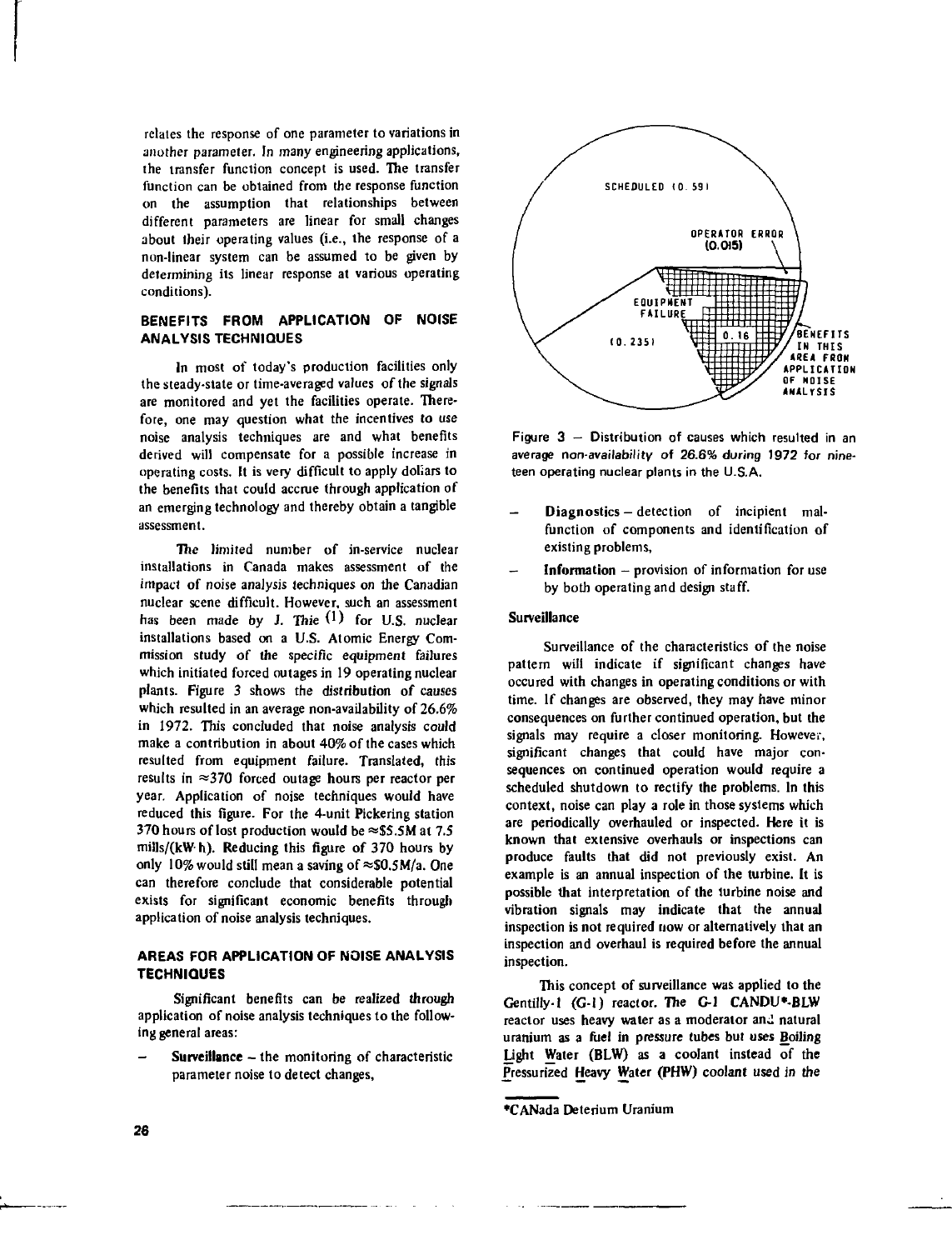

**Figure 4 - Power spectral densities obtained from signals of nuclear parameters during low-power operation of Gentilly-1.**

**CANDU-PHW's such as the Pickering reactors. During commissioning of G-l, noise signals from in-core and ex-core flux detectors were monitored in addition to the characteristic channel and loop parameter signals**

**In the initial stages of the power increases during commissioning, significant resonances were found in the system parameters under surveillance. In the monitored signals, a resonance at ~1 Hz occurred at approximately** *6%* **full power (F.P.), disappeared at**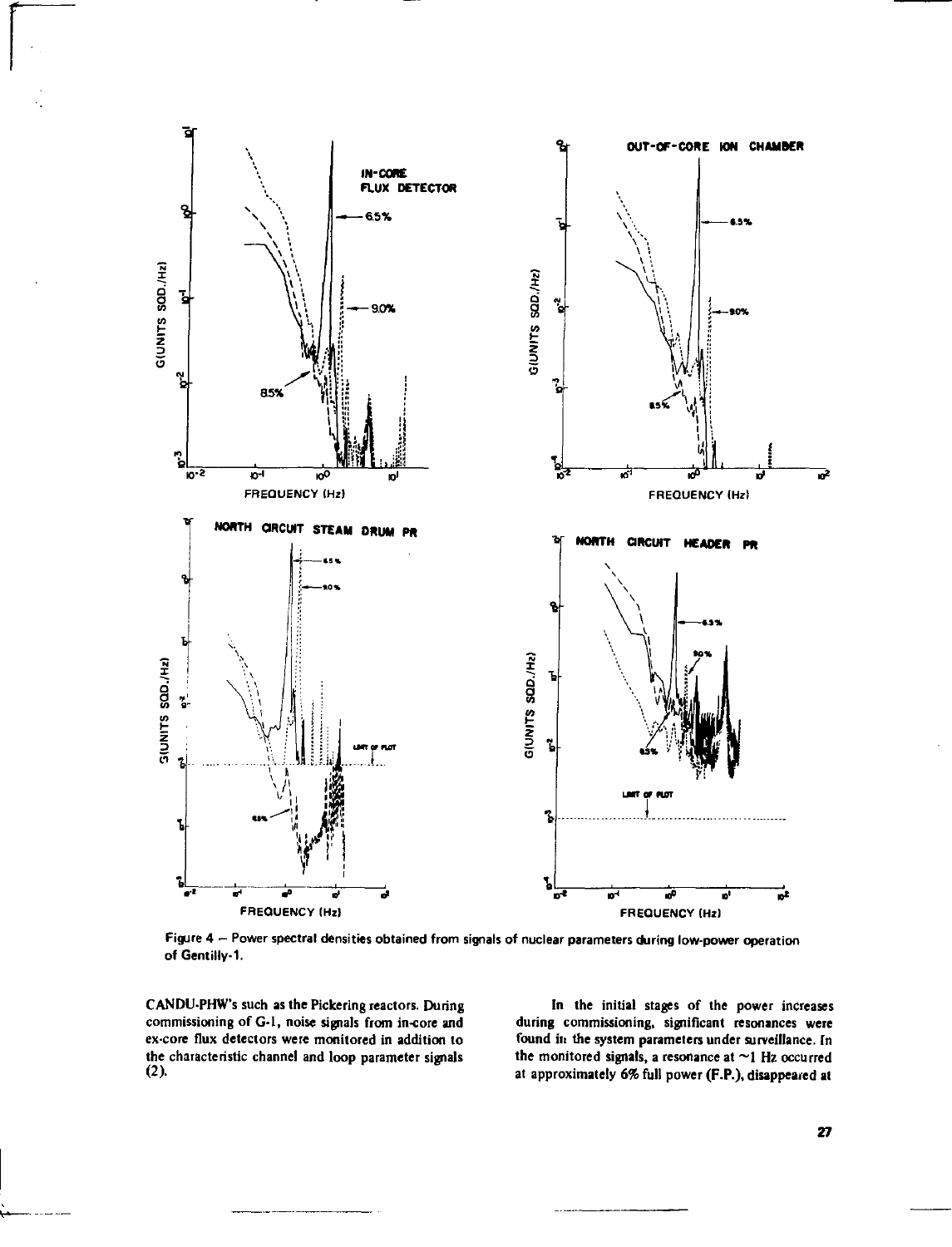8.5% F.P. and was replaced by a resonance at 1.5 Hz upon a further power increase *to* 9% F.P. This latter resonance then disappeared and was replaced by the resonance at 1 Hz for further power increases.

Figure 4 shows power spectral densities from in-core and ex-core neutron flux detector signals, the north header and steam drum pressure signals. These results show that at a power level of 8.5% F.P., no resonances existed but, for a 0.5% power increase, a new significant resonance at 1.5 Hz appeared. Since the 1.5 Hz resonance existed for only a narrow range of reactor power, its cause was quickly located. Adjustment of the cams on the actuators of the turbine by-pass valves significantly reduced the 1.5 Hz resonance, but had no effect on the 1.0 Hz resonance.

## **Diagnostics**

Noise analysis techniques can be applied to the area of diagnostics or identification of problems. Use of noise techniques can assist in reducing the number of forced outages or reduce the time required for problem rectification by detailing the problem. For example, the surveillance program during the commissioning of Gentilly-1 had shown the existence of an  $\sim$ 1 Hz oscillation which increased in amplitude as reactor power was increased to 25% F.P. These noise measurements were analyzed, and on the basis of the results a program was established to determine the source of the I Hz resonance. The resonance could be eliminated by adjusting one of the gain factors of the system pressure controller; however, subsequent reactor operation showed that this value of the gain factor reduced the response of the pressure controller

to an unacceptable level. The power was increased to 40% F.P. with the 1 Hz oscillation increasing in amplitude with the power increase.

At this time a noise measurement program of the pressure control system parameters was undertaken. Two sets of measurements were made with different gain settings of the significant pressure controller gain factor. Figure 5 shows power spectral densities obtained from header, steam drum and by-pass signals of the south circuit and the M50 output oil pressure. The point to note here is that there is no indication of any 1 Hz in the M50 output oil pressure signal after adjustment and also that the 1 Hz is significantly reduced in all the signals after adjustment. Table 1, giving the ratio of the 1 Hz amplitude (before/after) adjustment, last row in the table, shows that all parameters of the system respond in a similar manner (reduction in amplitude by a factor of 20 to 25) except for the servo motor oil pressure signal where the amplitude was reduced by a factor of  $\sim$ 6. This indicated that attention should be concentrated on the servo system actuating the by-pass valves. Corrective actions to this system have resulted in very satisfactory control of system pressure during normal operation.

This example illustrates the utility of noise techniques in diagnosing a problem during commissioning. In the commissioning phase the dynamics of the system as well as the steady-state characteristics should be established as a function of the system operating parameters.

#### **Information**

The third general application is to provide

#### **TABLE 1**

| <b>Ratio</b><br><b>Before</b><br>After | South<br>By-pass | <b>M50</b><br><b>Output</b> | <b>Selector</b><br>Relay<br><b>Output</b> | Control<br>Oil | Servo<br>Oil     | Servo<br><b>Matur</b> | South<br>Drum<br><b>Press</b> | South<br>Head<br>Press |
|----------------------------------------|------------------|-----------------------------|-------------------------------------------|----------------|------------------|-----------------------|-------------------------------|------------------------|
| Mean                                   | 1.001            | 1.006                       | 1.004                                     | 1000           | 0.999            | 0.992                 | 0.989                         | 0.990                  |
| r.m.s.                                 | 5.64             | 1.10                        | 4.82                                      | 2.31           | 5.94             | 2.89                  | 3.41                          | 1.13                   |
| ok-ok                                  | 4.10             | 1.28                        | 3.83                                      | 1.70           | 3.4 <sub>o</sub> | 1.85                  | 2.89                          | 1.31                   |
| AMP <sup>2</sup><br>1.11 Hz<br>۰       | 23.2             | 28.7                        | 25.3                                      | 15.3           | 26.4             | 5.92                  | 25.1                          | 18.8                   |

**RATIO OF PRESSURE CONTROL AND TURBINE SYSTEM PARAMETERS BEFORE ADJUSTMENT/AFTER ADJUSTMENT OF M50 CONTROLLER**

 $^2$   $\sqrt{AMP^2}$  = Square root of the (amplitude)<sup>2</sup>.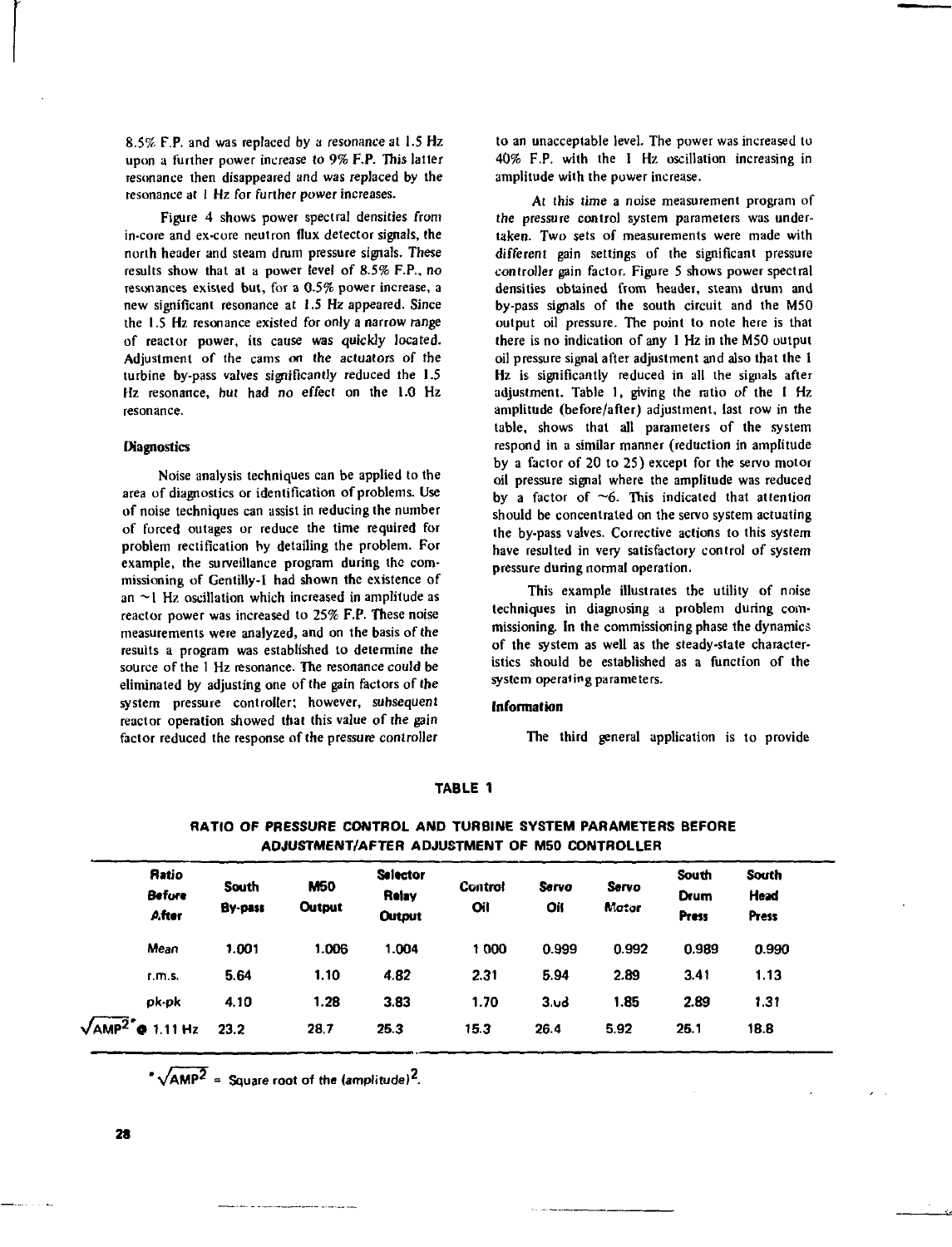

**Figure 5 - Power spectral densities from signals related to system pressure control obtained during the 1 Hz investigation.**

**useful information to both operating and design staff. Noise measurements will yield information on:**

- **the system's dynamic characteristics such as dominant time constants which could be correlated to physical phenomena such as the fuel time constant, coolant transit time, controller resonances, etc.,**
- **available operating ma'gins,**
- **dynamic margins to shutdown,**



- **areas for improvements to system performance,**
- **dynamic and static response of system transducers.**

**The use of noise techniques in this area will be illustrated by examples from the work done**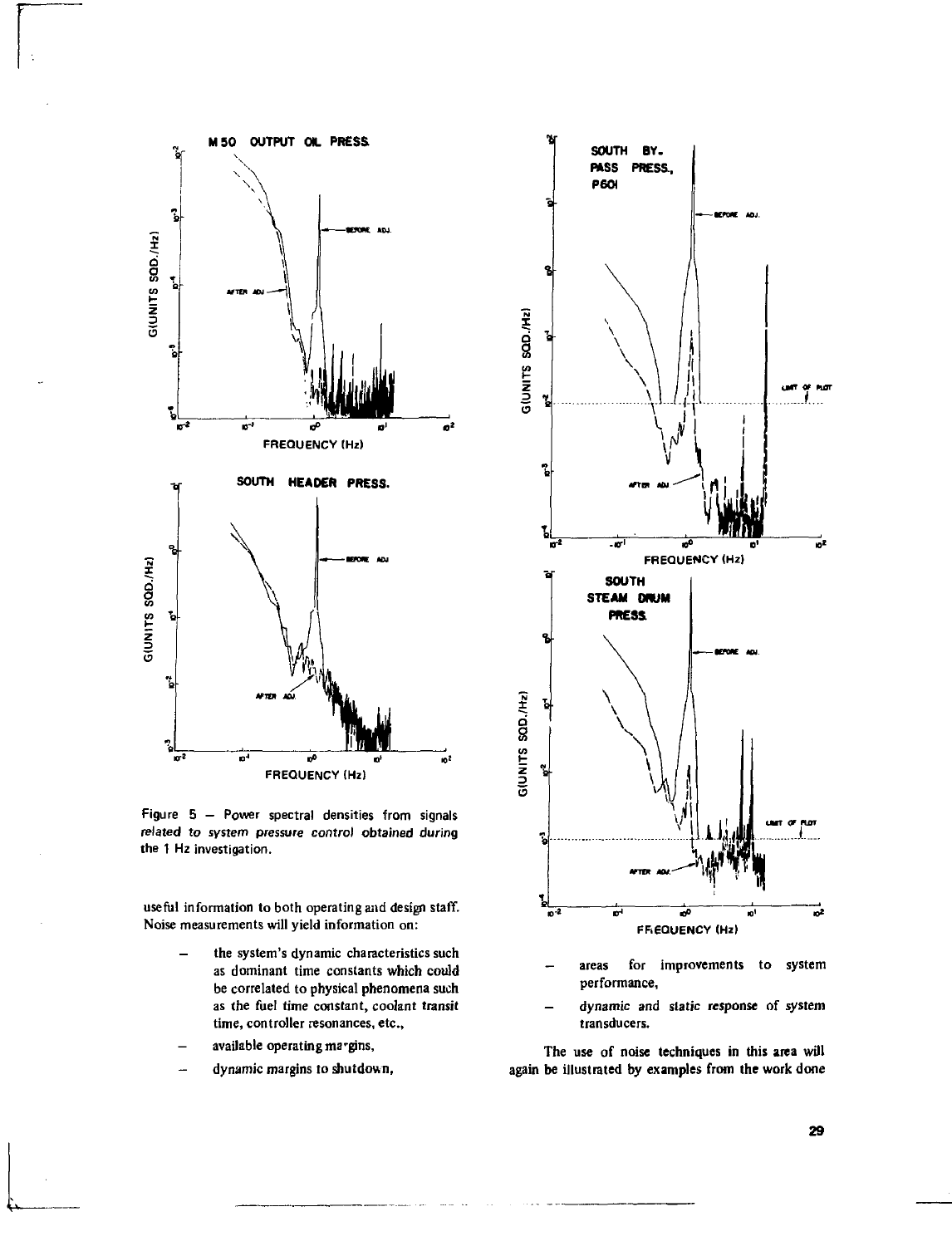## at Gentilly-1.

The boiling-light-water coolant combined with the natural-uranium fuel of Gentiiiy-1 give a reactor where the spatial neutron flux responds to the spatial imbalances in material compositions. This spatial response is characterized by a side-to-side tilting of the flux (the **first** azimuthal response). The response of the first azimuthal flux mode was measured for 13 reactor operating conditions covering the expected operating range. Pseudo-random binary noise signals were imposed on the regular control absorbers through the digital control computers, and the resulting neutron flux changes were measured. The first azimuthal response functions were determined from an analysis of the flux and control-absorber displacement signals.

Figure 6 shows the first azimuthal flux response for both the controlled and uncontrolled reactor at 30% F.P., 50% full *Row* and with the top four booster assemblies partially inserted. Partially inserting the booster assemblies changes the flux distribution in the core in a manner to give rise to an increased first azimuthal response. This increased response is characterized by the increased phase lag shown for the uncontrolled reactor. This figure also shows a comparison of the measured to the calculated results for the first azimuthal response. The agreement between measured and model results for both the uncontrolled and controlled conditions is good.

Results from measurements of the first azimuthal response have assisted in design of an improved *spatial control system for the Gentilly-1 reactor.*

This is only one of the many areas where noise measurements yielded useful information at Gentilly-1.

# **VALIDITY OF NOISE MEASUREMENT RESULTS**

Before noise analysis techniques will gain significant acceptance by operating staff, the utility of noise measurements and analysis has to be conclusively proven. The utility of noise techniques has been proven and accepted by Gentilly-1 operations staff. In general though, operations personnel are reluctant to bas: actions including possible station shutdown on a method that has not received universal acceptance in the operations area. These concerns are justifiable; however, undesirable consequences arising from actions based on results of noise analysis can be eliminated by:

- use of results for alarm purposes only,
- confirmation of results through use of measurements from more than one sensor measuring the same parameter,
- confirmation of phenomena through noise analysis of signals from other parameters,



**Figure 6 - First azimuthal (uncontrolled and controlled) response functions for a reactor condition of 30% full power, 50% full flow and top booster assemblies partially inserted.**